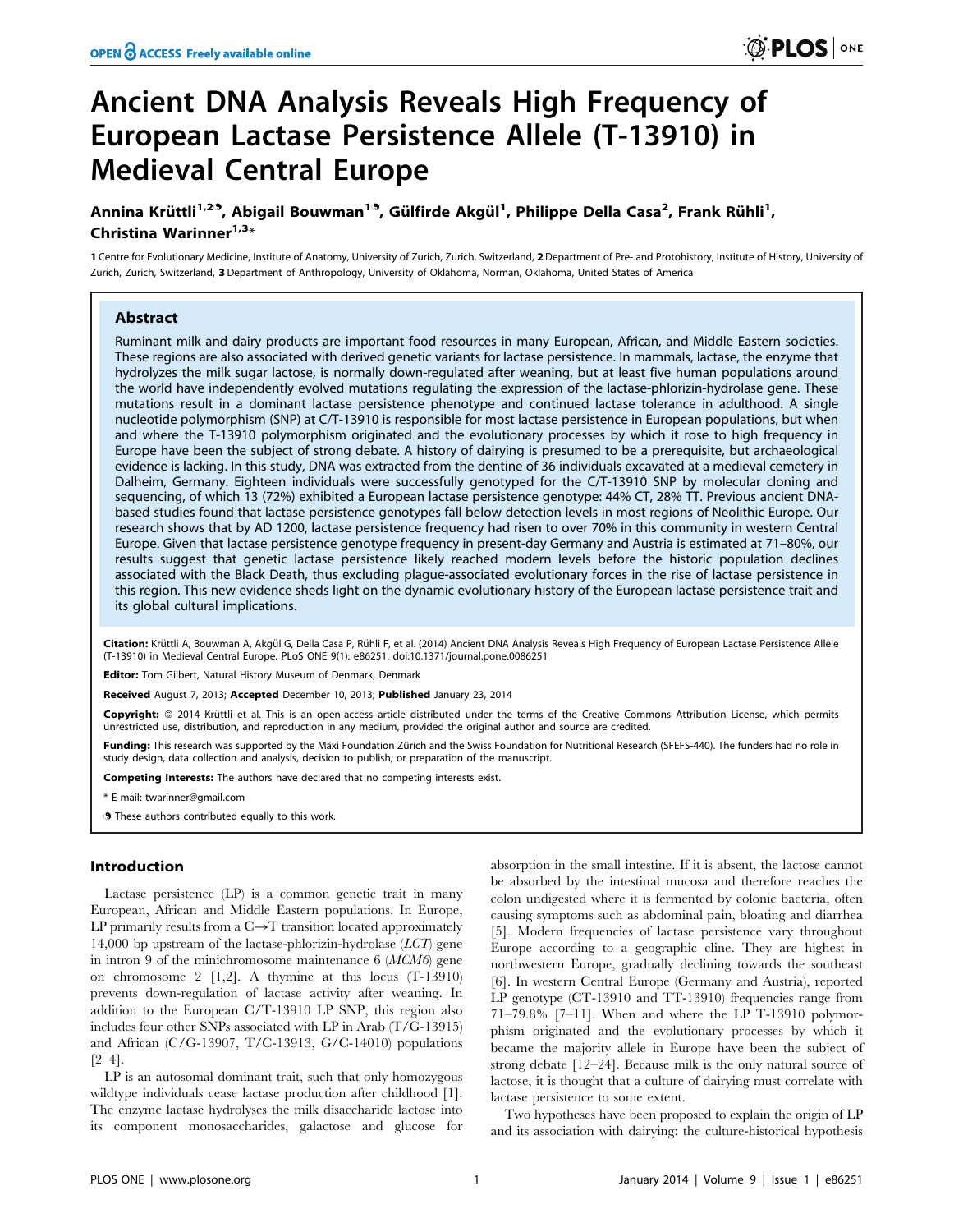[25] and the reverse cause hypothesis [26]. The culture-historical hypothesis posits that the LP allele arose from low frequency through selection in cultures with a long history of dairying. By contrast, the reverse-cause hypothesis holds that the LP allele may have already been common in certain populations due to genetic drift and only these populations would have adopted the cultural practice of dairying. Additional genetic pressures may have existed in arid climates where milk is one of the only clean sources of water [27] or in northern latitudes where, in the absence of vitamin D, the presence of lactose facilitates the absorption of calcium by the intestinal mucosa and thus reduces the risk of rickets and osteomalacia [28]. Rickets and osteomalacia can cause deformation of the pelvis and are leading causes of obstructed labor and consequent maternal mortality and perinatal morbidity in traditional societies without access to modern medical care [29].

Keeping cattle, sheep and goats not only for meat but also for milk provided important advantages for ancient societies. Milk contains high quality fat, protein and sugar and high amounts of calcium [30]. It is a clean liquid that can be converted into a variety of storable products that may have helped prehistoric people survive periods of scarcity [17]. It has been estimated that a prehistoric cow was able to produce 400–600 kg of milk in a lactation period of three to four months. Even after subtracting the 250–350 kg needed for the raising of a calf, 150–250 kg of milk would remain available for human consumption. The caloric content of this milk is almost equivalent to the meat of an entire cow, and it can be exploited multiple times throughout the animal's lifetime [31].

Although archaeological evidence for dairying in prehistoric Europe is scarce, recent zooarchaeological and biomolecular data suggest that dairying was practiced from the very beginning of the Neolithic (ca. 5000 BC) and became more and more important over time [16,23,32]. Another line of evidence comes from SNP [13] and microsatellite variation [33] studies that report strong signals of recent positive selection at the C/T-13910 locus. These studies estimate that selective pressure on the allele began 2188– 20650 years BP and 7450–12300 years BP, respectively, and computer simulations place the origin of the allele at 6256–8683 years BP in a region between the central Balkans and Central Europe [18].

Previous ancient DNA studies of LP have reported low, but highly variable frequencies for the lactase persistence allele in Neolithic Europe (Figure 1). In a Neolithic Basque population the lactase persistence allele was found in seven out of 26 individuals, of which two were heterozygous and five were homozygous for the LP allele [34]. In a separate study, one Neolithic individual from Sweden was also found to be heterozygous [35]. All other studies reported only homozygous lactase non-persistent genotypes [14,36,37]. To date, only one published ancient DNA study has investigated LP prevalence in a post-Neolithic population; in that study on medieval Hungary (ca. AD 900–1100), local commoners and foreign conquerors were found to have different LP genotype frequencies [38]. The foreign conquerors (originating from the east) were found to have exclusively lactase non-persistent genotypes, whereas the local commoners exhibited 33% LP genotypes (CT and TT). As modern LP genotype frequencies in the region are  $>60\%$  today [38], these results imply rapid allele frequency change during the past millennium.

Many questions remain regarding the evolution of LP in prehistoric and historic Europe. In order to understand this process in more detail, we investigated a medieval (ca. AD 950– 1200) cemetery located in the village of Dalheim in Nordrhein-Westfalen, Germany [39] and successfully genotyped 18/36 individuals for LP alleles. We demonstrate that the frequency of



Figure 1. Relative frequency of lactase persistence and nonpersistence genotypes reported in past European populations. CC: lactase non-persistent (wild type); CT and TT: lactase persistent. Study sample sizes and references are provided in Table 3. Data for Germany (AD 950–1200) are from this study. doi:10.1371/journal.pone.0086251.g001

the LP in this western Central European community, had already reached modern levels by AD 1200, and we report the highest LP T-13910 allele frequency determined to date for any ancient population.

## Results

MtDNA was successfully amplified for 31/36 individuals (86%). The five individuals yielding poor or inconsistent sequences and were excluded from further analysis. Genetic sex typing was successful for 27 of the remaining individuals, and of these, 18 were also successfully genotyped for LP SNPs.

For the 18 samples that yielded consistent and high quality DNA sequences for all three genetic targets, Table 1 provides their mitochondrial HVRI sequences, and Table 2 provides the genetic sex and LP genotype results. In both tables, genetic data for the lab analysts are provided for comparison. Genetic sex was consistent with osteological sex, further authenticating the genetic results, and real-time PCR revealed asymmetrical molecular behavior consistent with authentic ancient DNA (Figure 2). We observed a 50% T-13910 allele frequency in the Dalheim samples and a total LP genotype frequency of 72%: 28% CC, 44% CT, 28% TT. These values are much higher than those previously reported in Neolithic and medieval European populations (Table 3; Figure 1). By contrast, the Dalheim results compare very closely to empirically determined T-13910 allele and LP genotype frequencies in modern-day Germany and Austria (Table 4, Figure 1). Non-European LP SNPs were not identified within our samples. The Dalheim C/T-13910 allele frequencies do not significantly differ from Hardy-Weinberg proportions  $(\chi^2=0.11, df=2,$  $p = 0.95$ ).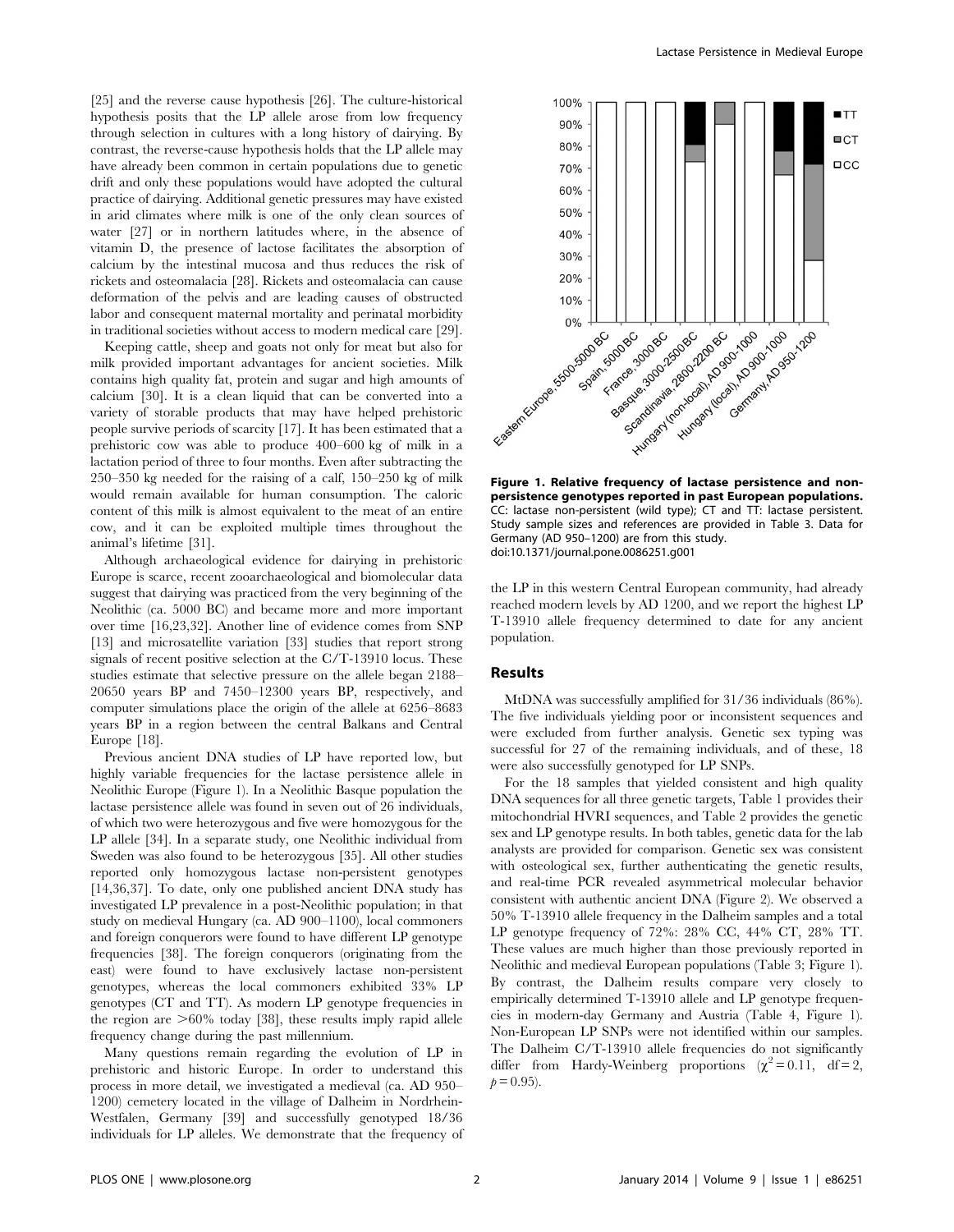

Figure 2. Results of ancient DNA authentication test of Dalheim human and control samples as determined by real-time PCR. Well preserved Dalheim human samples included in this study show strong evidence of asymmetrical molecular behavior consistent with ancient DNA. Poorly preserved Dalheim human samples also show evidence of asymmetrical molecular behavior, but they were excluded from further analysis because their poor amplification success rate (<50% a the 111 bp length used for genotyping) makes them vulnerable to amplification bias and allelic dropout. Control samples show no or spurious amplification. Sample sizes are as follows: Dalheim human (included in analysis), n = 10; Dalheim human (excluded from analysis),  $n = 5$ ; Dalheim fauna,  $n = 2$ ; negative controls,  $n = 4$ . All amplifications were performed in triplicate. doi:10.1371/journal.pone.0086251.g002

## **Discussion**

The European T-13910 LP allele is among the few human genetic variants with evidence of strong recent selection. Nevertheless, the origin and evolutionary history of this allele remains subject to great debate. Previous studies have established that the T-13910 LP allele was largely absent from early European Neolithic farmers, including LBK populations [14], but little work has been conducted on later periods. A study of medieval Hungary found moderate levels of LP in local commoners (33%) ca. AD 900–1100, but extrapolating from these results is complicated by the region's history of conquest by lactase non-persistent Asian invaders [38]. This study of the Dalheim cemetery is the first to investigate post-Neolithic LP frequency in western Central Europe, where LP frequencies are  $>70\%$  today.

Recently, it has been speculated that the major population declines associated with the AD 1346–1352 Black Death epidemics may have impacted allele frequencies in Europe either through selection or drift. Although this discussion has primarily focused on the  $CCR5-432$  allele [40,41], it raises the question of whether Black Death population losses, reportedly 30% of the entire European population [40], may have also played a role in altering the frequency of other alleles through drift due to population decline.

Both direct radiocarbon dating and historical records securely identify the Dalheim cemetery as a pre-Black Death cemetery, allowing pre-epidemic LP frequencies to be measured. The high frequency of C/T-13910 LP genotypes observed in the Dalheim cemetery (72%) falls within the range of LP frequencies reported for present-day Germany and Austria (71–80%) and the alleles are in Hardy-Weinberg equilibrium, suggesting allele frequency stability over the last millennium. Thus, there is no evidence of C/T-13910 LP frequency change associated with the Black Death. Additionally, our results suggest that the incomplete selective sweep posited for the T-13910 allele [24] may have reached the present allele frequency in western Central Europe by ca. AD 1200.

## Conclusion

Lactase persistence is a genetic trait enabling life-long digestion of the milk sugar lactose. The ability to rely on ruminant secondary products, such as milk, likely conveyed selective advantage during times of resource scarcity, and genetic lactase persistence has independently evolved at least five times in European, Middle Eastern, and African populations. Previous ancient DNA studies have established that genetic lactase persistence was low or absent in most European Neolithic populations. In this study, we show that the frequency of lactase persistence in medieval Germany (72%) is similar to that found today in Germany and Austria (71–80%), suggesting that the incomplete selective sweep of the lactase persistence allele may have reached the present allele frequency in western Central Europe by AD 1200. Although many aspects of the origin and early evolutionary history of the T-13910 LP allele remain uncertain, ancient DNA research has made great strides in narrowing the period of European LP selection to an approximately 4,000 year window spanning 3000 BC to AD 1200. Future ancient studies on this period are likely to reveal the specific evolutionary forces acting on the T-13910 allele and the relationship between dairying and LP genotypes.

## Materials and Methods

## Samples

The Dalheim skeletal assemblage was excavated from 1989– 1990 under the direction of the Westphalian Museum of Archaeology. The assemblage consists of approximately 150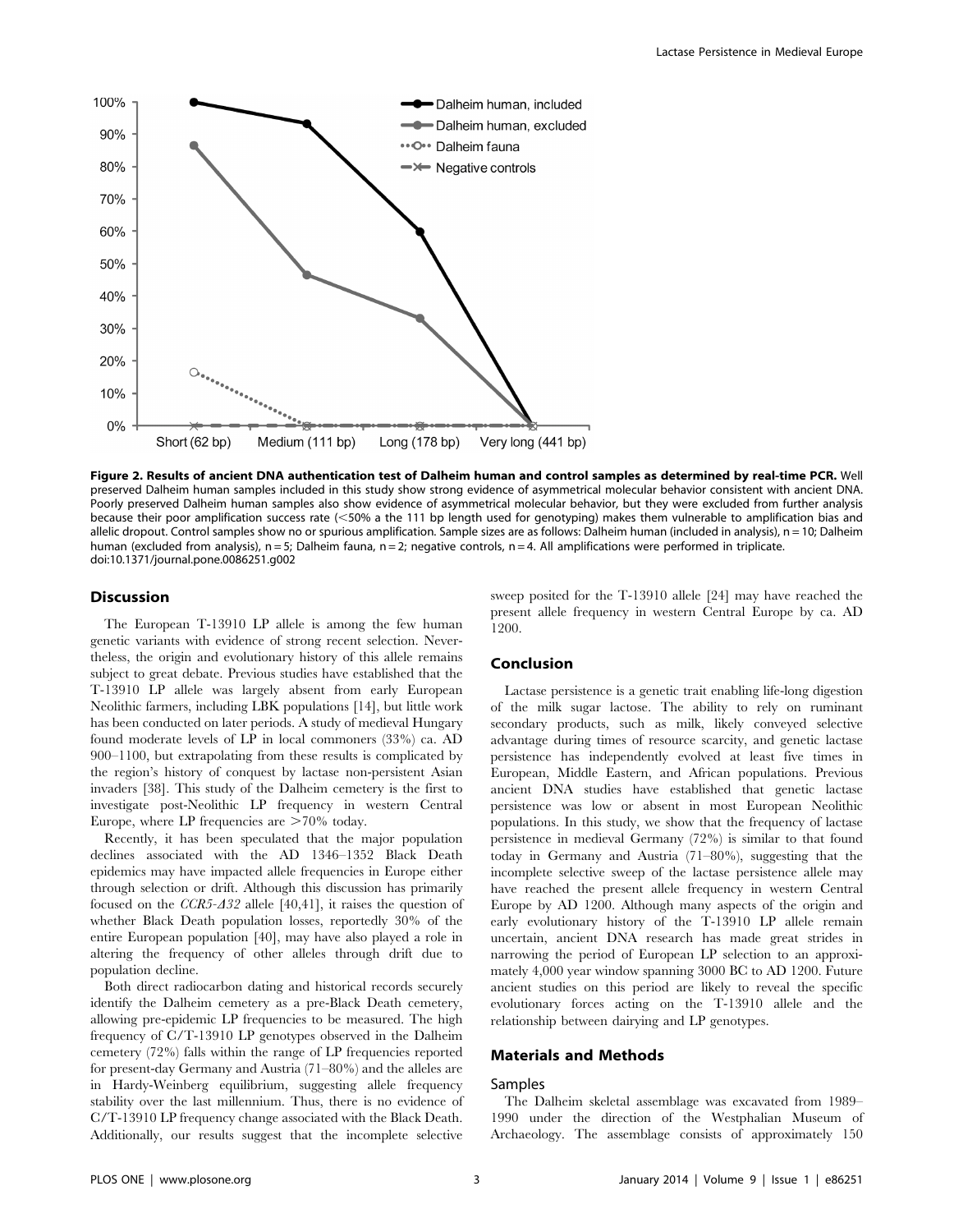| Table 1. Consensus mitochondrial HVRI data for Dalheim human samples and laboratory analysts. |  |  |  |  |  |  |
|-----------------------------------------------------------------------------------------------|--|--|--|--|--|--|
|-----------------------------------------------------------------------------------------------|--|--|--|--|--|--|

| 16                           | 051                  | 093                  | 163                  | 172         | 182                  | 183                  | 184                  | 189                  | 192         | 234            | 311                  | 324                  | 342            | 354                  | 356         | 362                  | 368                  |
|------------------------------|----------------------|----------------------|----------------------|-------------|----------------------|----------------------|----------------------|----------------------|-------------|----------------|----------------------|----------------------|----------------|----------------------|-------------|----------------------|----------------------|
|                              |                      |                      |                      |             |                      |                      |                      |                      |             |                |                      |                      |                |                      |             |                      |                      |
| rCRS*                        | $\overline{A}$       | $\top$               | $\overline{A}$       | $\mathsf T$ | $\overline{A}$       | $\sf A$              | $\mathsf C$          | $\top$               | $\mathsf C$ | $\mathsf C$    | $\top$               | $\mathsf T$          | $\top$         | $\mathsf C$          | $\sf T$     | $\mathsf T$          | $\top$               |
| Dalheim samples              |                      |                      |                      |             |                      |                      |                      |                      |             |                |                      |                      |                |                      |             |                      |                      |
| B7                           |                      |                      | $\mathbf{r}$         |             |                      |                      | $\ddot{\phantom{a}}$ |                      |             |                | ÷.                   |                      |                |                      |             |                      | ä.                   |
| <b>B11</b>                   |                      |                      | $\lambda$            |             |                      |                      |                      |                      |             |                |                      |                      |                |                      |             |                      | $\ddot{\phantom{0}}$ |
| <b>B14</b>                   | $\ddot{\phantom{a}}$ |                      |                      |             |                      |                      | $\ddot{\phantom{a}}$ | C                    |             |                |                      |                      |                |                      |             | $\mathsf C$          | ä,                   |
| <b>B15</b>                   |                      |                      | $\bullet$            |             | $\cdot$              |                      |                      |                      | $\cdot$     |                |                      | $\ddot{\phantom{a}}$ |                |                      |             |                      | $\ddot{\phantom{a}}$ |
| <b>B26a</b>                  |                      |                      | $\cdot$              |             |                      |                      | $\cdot$              |                      |             |                | $\ddot{\phantom{0}}$ |                      |                |                      |             |                      |                      |
| <b>B27</b>                   |                      |                      | $\cdot$              |             |                      | $\cdot$              | $\blacksquare$       | C                    | $\cdot$     |                | $\ddot{\phantom{a}}$ | $\cdot$              |                |                      | $\cdot$     | $\cdot$              | $\bullet$            |
| <b>B30b2</b>                 |                      |                      |                      |             |                      |                      | $\blacksquare$       | $\cdot$              |             |                |                      |                      |                |                      |             |                      |                      |
| <b>B32</b>                   |                      |                      |                      |             |                      |                      |                      |                      |             |                | $\ddot{\phantom{a}}$ | $\ddot{\phantom{a}}$ |                |                      | $\mathsf C$ | $\ddot{\phantom{a}}$ | $\blacksquare$       |
| <b>B36</b>                   |                      |                      |                      |             |                      |                      |                      |                      |             |                | $\ddot{\phantom{0}}$ |                      |                |                      | $\cdot$     | $\ddot{\phantom{a}}$ | C                    |
| <b>B39</b>                   | $\mathcal{L}$        | $\mathsf C$          | $\ddot{\phantom{a}}$ |             |                      |                      | $\cdot$              | $\ddot{\phantom{a}}$ | $\bullet$   |                |                      |                      |                |                      |             | C                    | ä,                   |
| <b>B40</b>                   |                      |                      | $\ddot{\phantom{a}}$ |             |                      |                      | $\ddot{\phantom{0}}$ | C                    |             |                |                      |                      |                |                      |             |                      |                      |
| <b>B57</b>                   |                      |                      | $\cdot$              |             |                      | $\ddot{\phantom{0}}$ | $\ddot{\phantom{0}}$ |                      | $\sf T$     |                |                      |                      |                |                      |             |                      | $\blacksquare$       |
| <b>B59</b>                   |                      |                      | $\cdot$              |             | $\cdot$              |                      | $\cdot$              |                      |             |                | $\ddot{\phantom{0}}$ |                      |                |                      |             |                      |                      |
| <b>B78</b>                   |                      |                      | $\blacksquare$       | $\bullet$   | $\cdot$              | $\cdot$              | $\cdot$              | $\cdot$              | $\bullet$   |                | $\ddot{\phantom{0}}$ | $\bullet$            |                | $\cdot$              |             | $\cdot$              | $\blacksquare$       |
| <b>B82</b>                   |                      |                      |                      |             |                      |                      |                      |                      |             |                | C                    |                      |                |                      |             |                      |                      |
| <b>B85</b>                   |                      |                      | G                    | $\cdot$     | $\ddot{\phantom{a}}$ | $\ddot{\phantom{a}}$ | $\bullet$            | $\bullet$            | $\cdot$     |                | $\ddot{\phantom{0}}$ | ä,                   |                | $\cdot$              |             | $\cdot$              | $\cdot$              |
| <b>B85a1</b>                 |                      |                      |                      |             |                      |                      |                      |                      |             |                | $\cdot$              | $\bullet$            |                | $\sf T$              | $\cdot$     | $\cdot$              | $\blacksquare$       |
| G12                          |                      |                      |                      |             |                      |                      |                      |                      |             |                | $\ddot{\phantom{0}}$ | $\bullet$            | $\blacksquare$ | $\blacksquare$       | $\mathsf C$ | $\mathsf C$          | $\ddot{\phantom{a}}$ |
| Lab Analysts                 |                      |                      |                      |             |                      |                      |                      |                      |             |                |                      |                      |                |                      |             |                      |                      |
| $\mathsf{GA}^\dagger$        | G                    | $\mathsf C$          |                      |             |                      |                      | T                    | C                    |             | T              |                      | ä,                   | C              | $\ddot{\phantom{a}}$ | J.          | $\cdot$              | $\ddot{\phantom{a}}$ |
| $\mathsf{AK}^\ddag$          | $\blacksquare$       | $\blacksquare$       | $\cdot$              |             | $\cdot$              | $\cdot$              | $\blacksquare$       |                      |             | $\cdot$        |                      | $\cdot$              |                |                      | $\cdot$     | $\mathsf C$          | $\ddot{\phantom{0}}$ |
| $\mathsf{A}\mathsf{B}^\ddag$ | $\blacksquare$       | $\ddot{\phantom{a}}$ | $\cdot$              | C           | $\cdot$              | $\blacksquare$       | $\ddot{\phantom{0}}$ | $\mathbf{r}$         | $\bullet$   | $\blacksquare$ | $\cdot$              | $\blacksquare$       |                |                      |             | $\cdot$              | $\blacksquare$       |
| <b>CW</b>                    |                      |                      |                      |             | $\mathsf C$          | C                    |                      | $\mathsf C$          |             | T              |                      | C                    |                |                      |             |                      |                      |

Notes:

\*Polymorphic sites are numbered according to the revised Cambridge Reference Sequence (rCRS).

Reported data consist of the consensus sequence for a minimum of two successful amplifications. A dot indicates identity to the rCRS sequence, and blank cells indicate HVRI loci for which no PCR amplification was attempted.

{ Performed DNA extractions.

` Performed DNA amplifications.

doi:10.1371/journal.pone.0086251.t001

individuals recovered from a medieval cemetery attached to a parish church and convent in the village of Dalheim, located in the state of Nordrhein-Westphalen, Germany. AMS radiocarbon dating of human bone collagen indicates that this cemetery was in use for approximately 250 years, from ca. AD 950–1200 [39]. Historical records place the abandonment of the church-convent complex ca. AD 1400, following outbreaks of plague in AD 1348/ 1350 and AD 1383 and a late 14th century battle [42]. The assemblage includes the skeletal remains of both sexes ranging in age from neonates to the elderly [39], and there is no evidence for age or sex structuring within the cemetery. In 2005, the skeletal assemblage was donated to the University of Zürich's Institute of Anatomy for scientific investigation [39]. The handing history of the assemblage prior to its arrival at the University of Zürich is not well documented, but appears to have been minimal. Dentine samples from 36 randomly selected adults were collected for genetic analysis. No permits were required for the described study, which complied with all relevant regulations.

## Contamination prevention

All DNA extractions were performed in a dedicated ancient DNA laboratory facility at the University of Zurich's Centre for

Evolutionary Medicine. The Ancient DNA Laboratory, composed of four self-contained rooms with an independent HEPA air filtration system, is dedicated solely to ancient DNA research and follows established contamination control workflows, including physical separation from all laboratories in which PCR is performed, unidirectional work flows to avoid cross-contamination, regular sterilization of all work surfaces with 1–2% sodium hypochlorite (NaOCl) solution, overhead UV lights for daily air and surface decontamination, and the use of full body Tyvek suits, masks, and gloves by all researchers. Reagents used for amplification were additionally decontaminated using a combination of UV irradiation and reagent pretreatment with heat labile doublestranded DNAse (ArcticZymes, Norway) to purify dNTPs, primers, BSA, and enzymes [43]. Within the Ancient DNA Laboratory, sample collection was performed in a dedicated sample preparation area containing an additional HEPA-filtered vacuum system, and all sensitive aspects of DNA extraction and PCR set-up were performed within HEPA-filtered laminar flow hoods located in separate rooms within the laboratory dedicated to extraction and PCR set-up. Negative controls (non-template extraction controls and reagent blanks) were processed in parallel with all samples and were continuously monitored for contami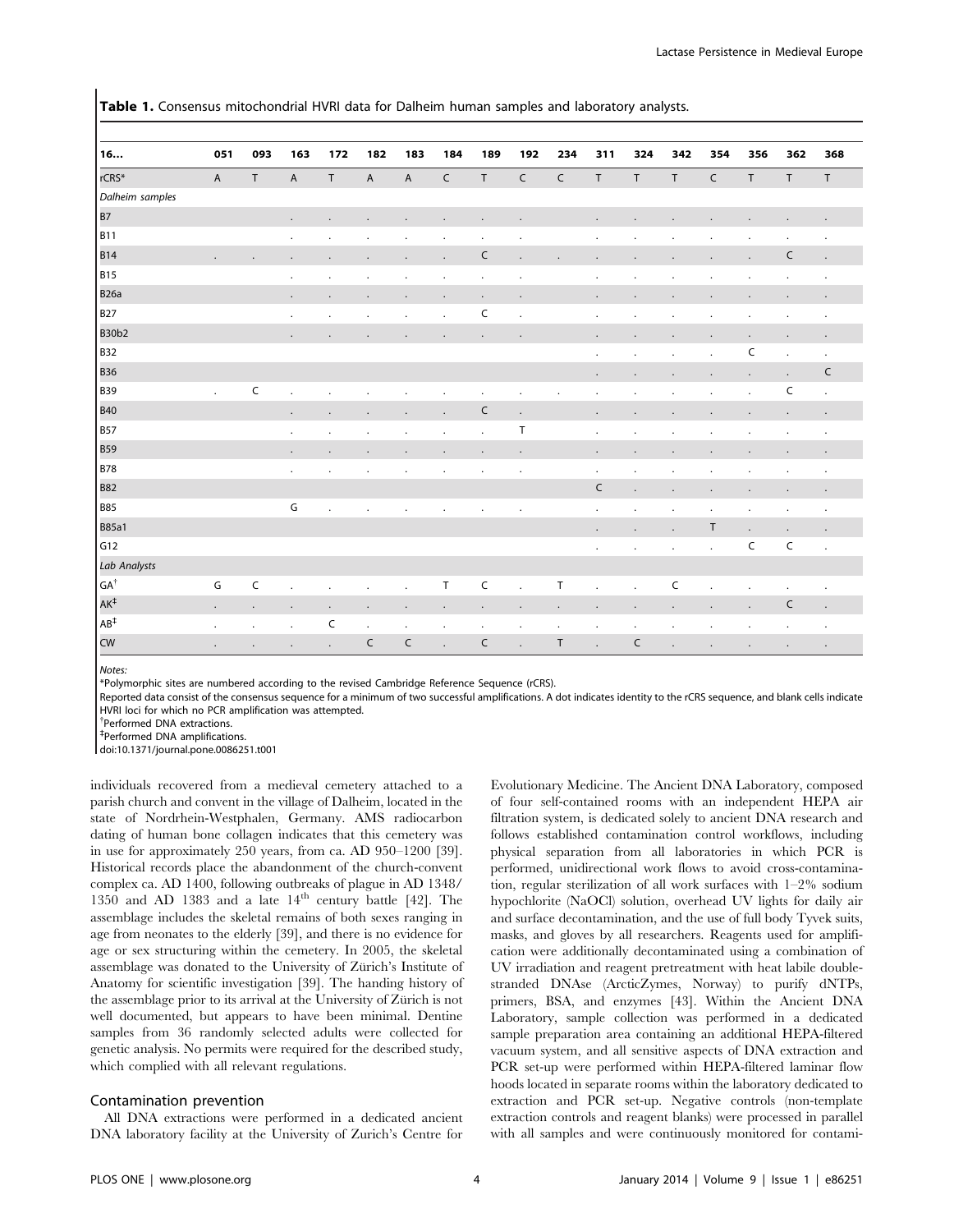Table 2. Results of genetic sex and LP allele genotyping.

|                              | <b>Sex<sup>a</sup></b>  | C/T-13910 <sup>b</sup>    |                 |                |                       |                       |                       |           |  |
|------------------------------|-------------------------|---------------------------|-----------------|----------------|-----------------------|-----------------------|-----------------------|-----------|--|
| Individual                   | <b>Osteological Sex</b> | Genetic Sexc Extraction 1 |                 |                | <b>Extraction 2-3</b> | Consensus<br>Genotype | Inferred<br>phenotype |           |  |
|                              |                         |                           | $\mathsf{C}$    | T.             | $\mathsf{C}$          | $\mathbf{T}$          |                       |           |  |
| Dalheim samples              |                         |                           |                 |                |                       |                       |                       |           |  |
| <b>B7</b>                    | $\mathbf{L}$            | M                         | 18              | $\mathsf 0$    | $\overline{4}$        | 0                     | CC                    | Non-LP    |  |
| <b>B11</b>                   | M                       | M                         | $5\phantom{.0}$ | 11             | $\mathbf{1}$          | $\overline{4}$        | <b>CT</b>             | LP        |  |
| <b>B14</b>                   | M                       | M                         | 4               | 8              | $\mathbf{1}$          | $\mathbf{1}$          | <b>CT</b>             | LP        |  |
| <b>B15</b>                   | M                       | ${\sf M}$                 | $\mathbf 0$     | 8              | $\mathbf 0$           | 13                    | ${\sf TT}$            | LP        |  |
| <b>B26a</b>                  | $\ast$                  | F                         | 18              | $\mathbf 0$    | 4                     | 0                     | CC                    | Non-LP    |  |
| <b>B27</b>                   | $\mathsf{L}$            | F                         | 10              | $\overline{4}$ | $\overline{2}$        | $\overline{3}$        | <b>CT</b>             | LP        |  |
| <b>B30b2</b>                 | $\ast$                  | F                         | 0               | $\overline{7}$ | $\mathbf 0$           | 14                    | TT                    | LP        |  |
| <b>B32</b>                   | $\mathsf{L}$            | M                         | 14              | $\overline{3}$ | 23                    | $\overline{3}$        | CT                    | LP        |  |
| <b>B36</b>                   | M                       | M                         | 17              | 3              | 15                    | 21                    | CT                    | LP        |  |
| <b>B39</b>                   | M                       | M                         | 8               | $\overline{7}$ | 3                     | 22                    | <b>CT</b>             | LP        |  |
| <b>B40</b>                   | M                       | M                         | $\pmb{0}$       | 18             | $\mathbf 0$           | $\overline{2}$        | TT                    | LP        |  |
| <b>B57</b>                   | F                       | F                         | 16              | $\mathbf 0$    | 3                     | $\mathbf 0$           | CC                    | Non-LP    |  |
| <b>B59</b>                   | M                       | M                         | 18              | $\mathsf 0$    | $\overline{4}$        | 0                     | CC                    | Non-LP    |  |
| <b>B78</b>                   | F                       | F                         | 9               | 10             | 16                    | 8                     | <b>CT</b>             | LP        |  |
| <b>B82</b>                   | $\mathsf{L}$            | F                         | $\mathbf 0$     | 16             | 0                     | 3                     | TT                    | LP        |  |
| <b>B85</b>                   | F.                      | F                         | $\overline{2}$  | 12             | 5                     | $\overline{7}$        | <b>CT</b>             | LP        |  |
| <b>B85a1</b>                 | $\ast$                  | F                         | 0               | 14             | $\mathbf 0$           | 4                     | TT                    | <b>LP</b> |  |
| G12                          | F                       | F                         | 15              | $\mathbf 0$    | 5                     | $\pmb{0}$             | CC                    | Non-LP    |  |
| Lab analysts                 |                         |                           |                 |                |                       |                       |                       |           |  |
| $\mathsf{GA}^\dagger$        |                         |                           |                 |                |                       |                       | CC                    | Non-LP    |  |
| $\mathsf{AK}^\ddag$          |                         |                           |                 |                |                       |                       | CC                    | Non-LP    |  |
| $\mathsf{A}\mathsf{B}^\ddag$ |                         |                           |                 |                |                       |                       | ${\sf TT}$            | LP        |  |
| <b>CW</b>                    |                         |                           |                 |                |                       |                       | ${\sf TT}$            | LP        |  |

\*Tooth sample was collected from a mixed burial assemblage containing multiple individuals.

{ Performed DNA extractions.

` Performed DNA amplifications.

<sup>a</sup>M, male; F, female; I, indeterminate. Osteological sex determination is from [39].

<sup>b</sup>A minimum of two independent DNA extractions were performed for each individual.

LP genotype was determined from sequence clones obtained from a minimum of two successful amplifications from Extract 1 and a minimum of one successful amplification from Extract 2 and/or Extract 3. The combined sequencing results are reported for each extract, as well as the consensus LP genotype and inferred phenotype.

<sup>c</sup>Consensus genetic sex determined from a minimum of two successful amplifications.

doi:10.1371/journal.pone.0086251.t002

## Table 3. Reported C/T-13910 genotype frequencies in ancient DNA studies.

| Period           | Date         | Region         | Ν  | CC   | СT           | TΤ          | T-13910<br>freq. | LP freq.    | Reference  |
|------------------|--------------|----------------|----|------|--------------|-------------|------------------|-------------|------------|
| Neolithic        | 5500-5000 BC | Eastern Europe | 8  | 1.00 | $\mathbf{0}$ | $\mathbf 0$ | $\mathbf{0}$     | $\mathbf 0$ | $[14]$     |
| Neolithic        | 5000 BC      | Spain          | 7  | 1.00 | 0            | 0           | 0                | 0           | $[37]$     |
| <b>Neolithic</b> | 3000 BC      | France         | 26 | 1.00 | $\mathbf{0}$ | $\mathbf 0$ | $\mathbf{0}$     | $\mathbf 0$ | $[36]$     |
| Neolithic        | 3000-2500 BC | Basque         | 26 | 0.73 | 0.08         | 0.19        | 0.23             | 0.27        | $[34]$     |
| <b>Neolithic</b> | 2800-2200 BC | Scandinavia    | 10 | 0.90 | 0.10         | $\mathbf 0$ | 0.05             | 0.10        | $[35]$     |
| Medieval         | AD 900-1000  | Hungary        | 13 | 1.00 | $\mathbf 0$  | 0           | $\mathbf 0$      | 0           | $[38]$     |
| Medieval         | AD 900-1000  | Hungary        | 9  | 0.67 | 0.11         | 0.22        | 0.28             | 0.33        | $[38]$     |
| Medieval         | AD 950-1200  | Germany        | 18 | 0.28 | 0.44         | 0.28        | 0.50             | 0.72        | This study |

doi:10.1371/journal.pone.0086251.t003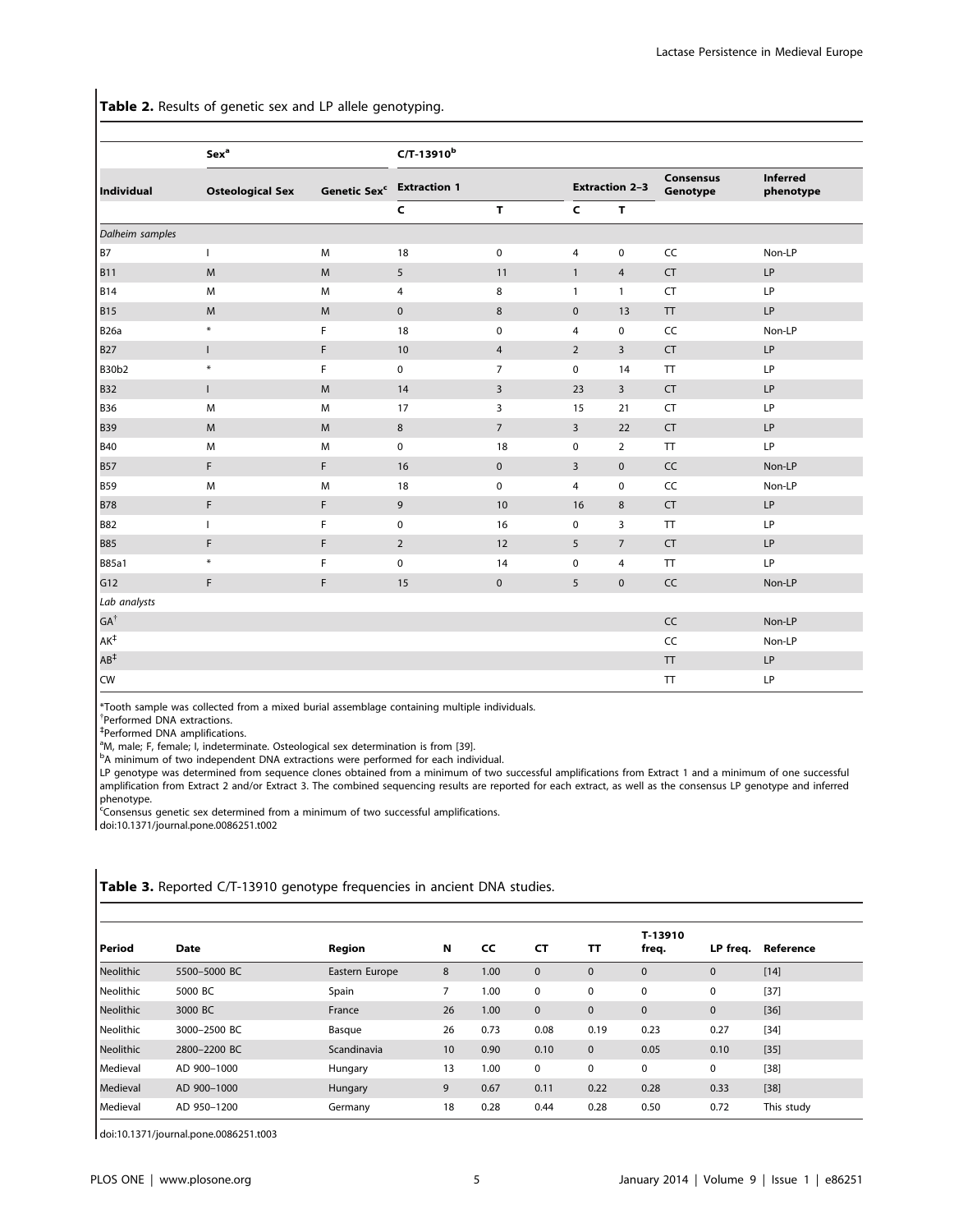| <b>Table 4.</b> Reported C/T-13910 allele frequencies in modern |  |
|-----------------------------------------------------------------|--|
| DNA studies of western Central Europe.                          |  |

| Location | <b>N</b> | CC.  | CT   | TT   | T-13910<br>freq. | LP freq. | Reference |
|----------|----------|------|------|------|------------------|----------|-----------|
| Austria  | 220      | 0.21 | 0.42 | 0.37 | 0.58             | 0.79     | $[7]$     |
| Austria  | 490      | 0.29 | 0.51 | 0.20 | 0.45             | 0.71     | [9]       |
| Austria  | 94       | 0.20 | 0.53 | 0.27 | 0.53             | 0.80     | $[11]$    |
| Austria  | 258      | 0.24 | 0.49 | 0.28 | 0.52             | 0.76     | $[10]$    |
| Germany  | 417      | 0.21 | 0.53 | 0.26 | 0.52             | 0.80     | [8]       |

doi:10.1371/journal.pone.0086251.t004

nation. All PCR amplification and post-PCR analyses were performed in physically separated laboratory facilities. Although there are no perfect criteria for contamination exclusion and ancient DNA authentication [44], we have attempted to use prudence in designing the following experiments, in self-critically evaluating contamination sources and risks, and in developing clear and objective criteria for sample inclusion and exclusion.

## DNA Extraction

The tooth material was cleaned with sterile single use towels soaked with 2% NaOCl to remove any surface contamination and then soaked in a small volume of DNA-free water (molecular biology grade, DNAse-free, and UV-irradiated) to remove remaining NaOCl. Dentine was pulverized using a SPEX freezer mill 6770, and mill cartridges were cleaned with a 2% NaOCl solution between samples. Approximately 100 mg of dentine powder was digested overnight in 1 ml of a 0.45 M EDTA and 10% Proteinase K (Qiagen) buffer at  $55^{\circ}$ C, and then for an additional 24 hours on a rotating nutator at room temperature. After centrifugation, the supernatant was extracted twice with a phenol, chloroform and isoamyl alcohol mixture (25:24:1), followed by a final chloroform step. QiaQuick PCR purification columns were used to isolate the DNA, which was eluted into 30 ml of EB buffer twice following manufacturer's instructions. At least two independent DNA extractions were performed for each individual, and two non-template control extractions were performed in parallel for every twelve samples. The DNA yield of 1 µl of extract was measured with a Qubit fluorometer high sensitivity assay. The non-template extraction controls contained no detectable amounts of DNA.

## mtDNA analysis

To exclude laboratory analysts as a potential source of human DNA contamination, we PCR-amplified one or more overlapping fragments of the mitochondrial hypervariable region I (HVRI) of the Dalheim samples in duplicate and compared the resulting sequences to analyst mtDNA HVRI sequences. The primer positions and sequences were as follows: Primer Set 1, 16288–  $16423$  (136 bp; 98 bp internal), 1F 5'-TACCCACCCTTAA-CAGTACA-3', 1R 5'-TATTGATTTCACGGAGGA-3'; Primer Set 2,  $16206-16346$  (141 bp, 99 bp internal), 2F  $5'$ -AAGTA-CAGCAATCAACCCTC-3', 2R 5'-CTGTAATGTGCTATG-TACGGTA-3'; Primer Set 3, 16112–16247 (136 bp; 96 bp) internal), 3F 5'-CACCATGAATATTGTACGGT-3', 3R 5'-TTGCAGTTGATGTGTGATAG-3'; Primer Set 4, 16017-16179 (163 bp; 125 bp internal), 4F 5'-TTCTCTGTTCTT-TCATGGG -3', 4R 5'-GATGTGGATTGGGTTTTTA- 3'. The PCR reactions were set up as follows:  $0.2 \mu l$  Phusion Hot Start II polymerase, 4 µl 5X Phusion HF buffer, 2 µl of 2 mM

dNTPs, 1  $\mu$ l of 2.5 mg/mL BSA, 1  $\mu$ l of 10  $\mu$ M forward primer, 1  $\mu$ l of 10  $\mu$ M reverse primer, and 9.8  $\mu$ l H<sub>2</sub>O, plus 1  $\mu$ l of sample extract. Cycling conditions were performed as follows: enzyme activation at  $98^{\circ}$ C for 30 s, followed by 46 cycles of denaturation at  $98^{\circ}$ C for 10 s, annealing at  $54^{\circ}$ C for 20 s, and elongation at  $72^{\circ}$ C for 15 s, and ending with  $72^{\circ}$ C for 10 min. Successful amplicons were analyzed by Sanger sequencing on an ABI 3730xl instrument (GATC Biotech) and aligned to analyst HVRI sequences and the revised Cambridge Reference Sequence (rCRS [45]; NC\_012920.1) using CLC Main Workbench 5 (v.5.7.1) software. The HVRI sequence for each Dalheim sample was distinct from analyst sequences. Because mtDNA occurs at greater copy number than nuclear DNA and is known to have greater preservation in ancient samples, any extract that did not amplify the mtDNA target in at least two independent reactions and yield consistent results was excluded from further analysis.

## Genetic sex typing

As an additional test of DNA authenticity we performed genetic sex typing on the Dalheim samples and compared the results to osteological sex determinations for each individual. Genetic sex was assessed using a quantitative PCR (qPCR) TaqMan duplex assay (Applied Biosystems) to detect  $X$  (112 bp) and Y (106 bp) chromosome sequences of the amelogenin gene [46]. In brief, the primer sequences were: forward, 5'- CCCTGGGCTCTGTAAA-GAATAGTG-3', reverse, 5'-ATCAGAGCTTAAACTGG-GAAGCTG -3'. The MGB probe sequences were FAM-TATCCCAGATGTTTCTC and VIC-CATCCCAAATAAA-GTG. Real-time PCR set up was as follows: 7.3 µl LightCycler 480 Probes Master Mix,  $0.4 \mu$ l  $40 \times$  Custom Genotyping Assay (each primer 36  $\mu$ M, each probe 8  $\mu$ M, Applied Biosystems), 6.3  $\mu$ l H<sub>2</sub>O, and 1  $\mu$ l sample extract. Real-time PCR was performed on a Roche LightCycler 480 with the following cycling conditions: enzyme activation at  $95^{\circ}$ C for 10 min, followed by 60 cycles of denaturation at  $95^{\circ}$ C for 15 s and annealing and extension at  $58^{\circ}$ C. Each extract was analyzed a minimum of six times, and three non-template extraction controls and three reagent blanks were processed in parallel with each qPCR run. No amplification was observed in any non-template extraction control or reagent blank. Any extract that failed to amplify the amelogenin locus at least three times was excluded from C/T-13910 genotype analysis.

## LP genotyping

LP genotypes were assessed by PCR-amplifying a 111 bp target [14] containing four LP SNPs (C/G-13907, C/T-13910, T/C-13913, T/G-13915), followed by cloning and sequencing (Table 2). Because cytosine deamination damage at the site of the primary SNP of interest (C/T-13910) could result in base misincorporation during PCR using a conventional Taq-based enzyme and therefore falsely increase our estimate of the derived allele, we chose to use Phusion, a high fidelity DNA polymerase that fails to amplify damaged DNA [47], resulting in more accurate SNP typing. The PCR reaction was set up as follows:  $0.2 \mu$ l Phusion Hot Start II polymerase,  $4 \mu$ l 5X Phusion HF buffer,  $2 \mu$ l of 2 mM dNTPs, 1  $\mu$ l of 2.5 mg/mL BSA, 1  $\mu$ l of 10  $\mu$ M forward primer 5'-GCGCTGGCAATACAGATAAGATA-3', 1 µl of reverse primer 5'-AATGCAGGGCTCAAAGAACAA-3', and 9.8  $\mu$ l H<sub>2</sub>O, plus 1  $\mu$ l of sample extract. Cycling conditions were performed as follows: enzyme activation at  $98^{\circ}$ C for 30 s, followed by 48 cycles of denaturation at  $98^{\circ}$ C for 10 s, annealing at  $58^{\circ}$ C for 20 s, and elongation at  $72^{\circ}$ C for 15 s, and ending with  $72^{\circ}$ C for 5 min. Samples that failed to yield successful amplicons from at least two extractions were excluded from analysis. Successful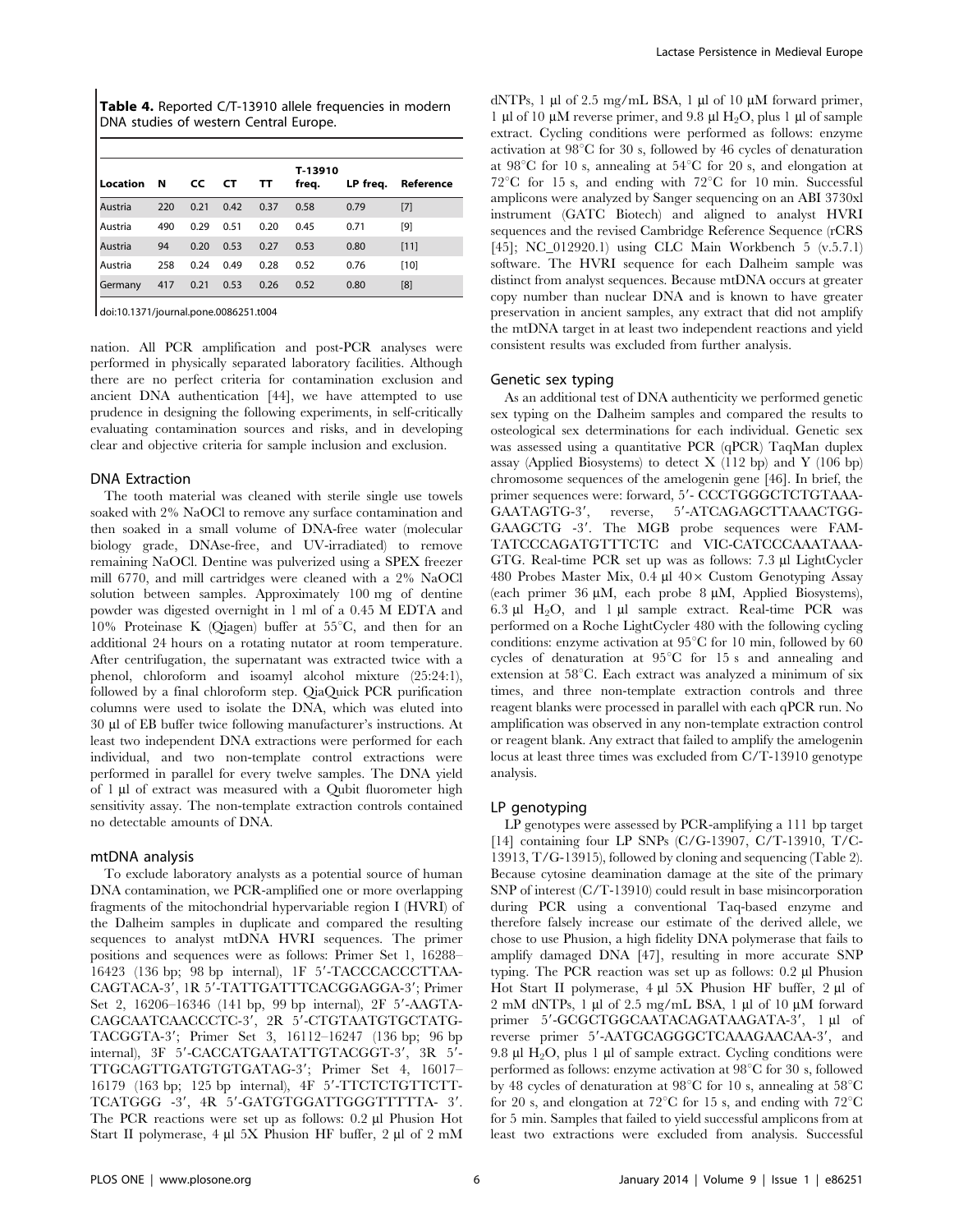amplicons were cloned into pBluescript KS vectors (Stratagene) following manufacturer instructions and then transformed into competent Escherichia coli cells using standard protocols. For each sample, at least ten colonies from a minimum of two amplifications from the first extraction and at least five colonies from one or more amplifications of a subsequent extraction were randomly picked and PCR amplified. The PCR reaction was set up as follows: 0.2 ml GoTaq Polymerase (Promega), 5 ml 5X Green GoTaq Flexi buffer, 0.5 µl of 10 mM dNTPs (Thermo Scientific), 2.5 µl of  $25 \text{ mM } MgCl<sub>2</sub>$ , 1 µl of 10 mM T3 primer, 1 µl of 10 mM T7 primer, and 14.8  $\mu$ l of PCR grade H<sub>2</sub>O. Cycling conditions were performed as follows: enzyme activation at  $95^{\circ}$ C for 10 min, followed by 20 cycles of denaturation at  $95^{\circ}$ C for 30 s, annealing at  $50^{\circ}$ C for 30 s, and elongation at  $72^{\circ}$ C for 30 s, and ending with  $72^{\circ}$ C for 10 min. Successful amplicons were analyzed by Sanger sequencing ABI 3730xl instrument (GATC Biotech). The resulting sequences were aligned to the human reference genome (GRCh37.p5) using CLC Main Workbench 5 (v.5.7.1) software and genotyped for each LP allele. LP genotypes of the lab analysts are also provided in Table 2.

## Ancient DNA authentication

In order to further authenticate our results, we tested the Dalheim samples for appropriate asymmetrical molecular behavior consistent with ancient DNA. Ancient DNA is known to be highly fragmented to sizes less than 500 bp [48], and in many cases is less than 250 bp in length. Additionally, shorter fragments are generally found in excess compared to longer fragments, resulting in asymmetrical amplification efficiency based on target length [35,49].

To test for asymmetrical molecular behavior supporting ancient DNA authenticity, we used real-time PCR to amplify the human LP allele region using four primer pairs targeting increasing template lengths from a subset of Dalheim samples and control samples. The forward primer (same as above) was held constant, while the reverse primers were designed to generate small (62 bp, 5'-AGGAGGAGAGTTCCTTTGAGG-3'), medium (111 bp, same as above),  $long$   $(170 bp, 5' - ATGCCCTTTCGTAC-$ TACTCCC-3'), and very long (441 bp, 5'-ACTTCAGGGGAA-GAGGGCTA-3') amplicons. If the DNA present in the samples is authentically ancient, the short primer pair is expected to amplify more efficiently than the medium and long primer pairs, and no amplification is expected for the very long primer pair. We tested these primer pairs on a subset of the Dalheim human samples analyzed in this study ( $n = 10$ ; B7, B11, B14, B26a, B27, B30b2, B36, B40, B57, and B59), faunal controls recovered from the same site (sheep dentine,  $n = 2$ ), and negative controls (non-template reagent blanks,  $n = 4$ ). Additionally, we also analyzed a subset of Dalheim human samples  $(n = 5; B17, B34, B43, B50, and B52)$ that were excluded from this study for failing to meet minimal DNA preservation thresholds.

All samples and controls were analyzed in triplicate by SYBR Green assay using a LightCycler 480 real-time PCR instrument (Roche). The  $20 \mu l$  real-time PCR reaction was set up as follows: 10 µl LightCycler 480 SYBR Green I Master Mix, 1 µl of 10  $\mu$ M forward primer, 1  $\mu$ l of reverse primer, and 7  $\mu$ l H<sub>2</sub>O, plus 1  $\mu$ l of sample extract. Cycling conditions were performed as follows: preincubation at  $95^{\circ}C$  for 5 minutes, followed by 55 cycles of denaturation at  $95^{\circ}$ C for 10 s, annealing at  $60^{\circ}$ C for 15 s, and elongation/SYBR Green acquisition at  $72^{\circ}$ C for 20 s. After amplification, the melting curve was determined according to manufacturer instructions. Successful amplifications and amplification artifacts (e.g., primer dimers) were also visualized and evaluated using gel electrophoresis. Comparisons between samples

were made on the basis of amplification success and relative template abundance inferred by Cp value.

The results of the real-time PCR analysis conform to expectations of asymmetrical molecular behavior for ancient DNA and support the authenticity of the Dalheim human ancient DNA results (Figure 2). For all four primer pairs, no product was observed in the negative control amplifications (0/48), despite the fact that the real-time PCR was allowed to continue to 55 cycles. This confirms that our decontamination precautions have resulted in a highly clean laboratory environment. Real-time PCR of the Dalheim faunal controls resulted in one positive amplification (1/ 24) of the shortest human primer pair at a Cp value of 40.7. Subsequent visualization by gel electrophoresis confirmed the presence of a faint band, but there was insufficient PCR product for sequencing. This result indicates that prior handing of the Dalheim skeletal collection has resulted in trace human contamination; however, the fact that this contamination amplified at a late cycle, yielded insufficient product for sequencing, and could not be replicated indicates that this contamination poses minimal risk to the results of this study.

In contrast to the controls, the Dalheim human samples analyzed in this study showed good DNA preservation with high amplification replicability and asymmetrical molecular behavior consistent with authentic ancient DNA. All amplifications were successful for the short 62 bp DNA target (30/30), and nearly all amplifications were successful for the medium length 111 bp DNA target (28/30) used for allele genotyping in this study. However, amplification was much less successful for the long 170 bp DNA target (18/30), and no amplification was observed for the very long 441 bp DNA target (0/30). This inverse relationship between successful DNA amplification and target length is consistent with known patterns of ancient DNA fragmentation. Additionally, the mean Cp value for successful amplifications was  $35.6 \pm 1.4$ , indicating a relatively high number of starting template molecules per PCR reaction, and the highest Cp value was 39.7.

For comparison, we also analyzed a subset of Dalheim human samples that had been excluded from the study because they were found to have a high amplification failure rate during mtDNA analysis, sex typing, and LP genotyping. Real-time PCR analysis revealed that these samples also exhibited asymmetrical molecular behavior consistent with ancient DNA, but their amplification success rates were much lower, a result consistent with our earlier observations. Thus, while these samples likely also contain authentic ancient DNA, their DNA quantity and/or quality is lower, making them less reliable sources of genotyping data and more susceptible to amplification bias and allelic dropout. By excluding these samples and instead relying on only well-preserved ancient human samples, we reduce the risk of potential bias, artifacts and contamination in our data.

#### Statistical analysis

A statistical evaluation of Hardy Weinberg equilibrium was assessed by a Pearson's Chi-squared test of observed and expected genotype data in  $3\times2$  contingency table using R statistical software (v. 3.0.1) [50].

## Acknowledgments

We thank Julia Hallenkamp-Lumpe of Kloster Dalheim and Kurt Alt for assistance with the skeletal assemblage, Natallia Shved and Oleg Georgiev for assistance with molecular cloning, and Cecil Lewis for helpful comments on the manuscript.